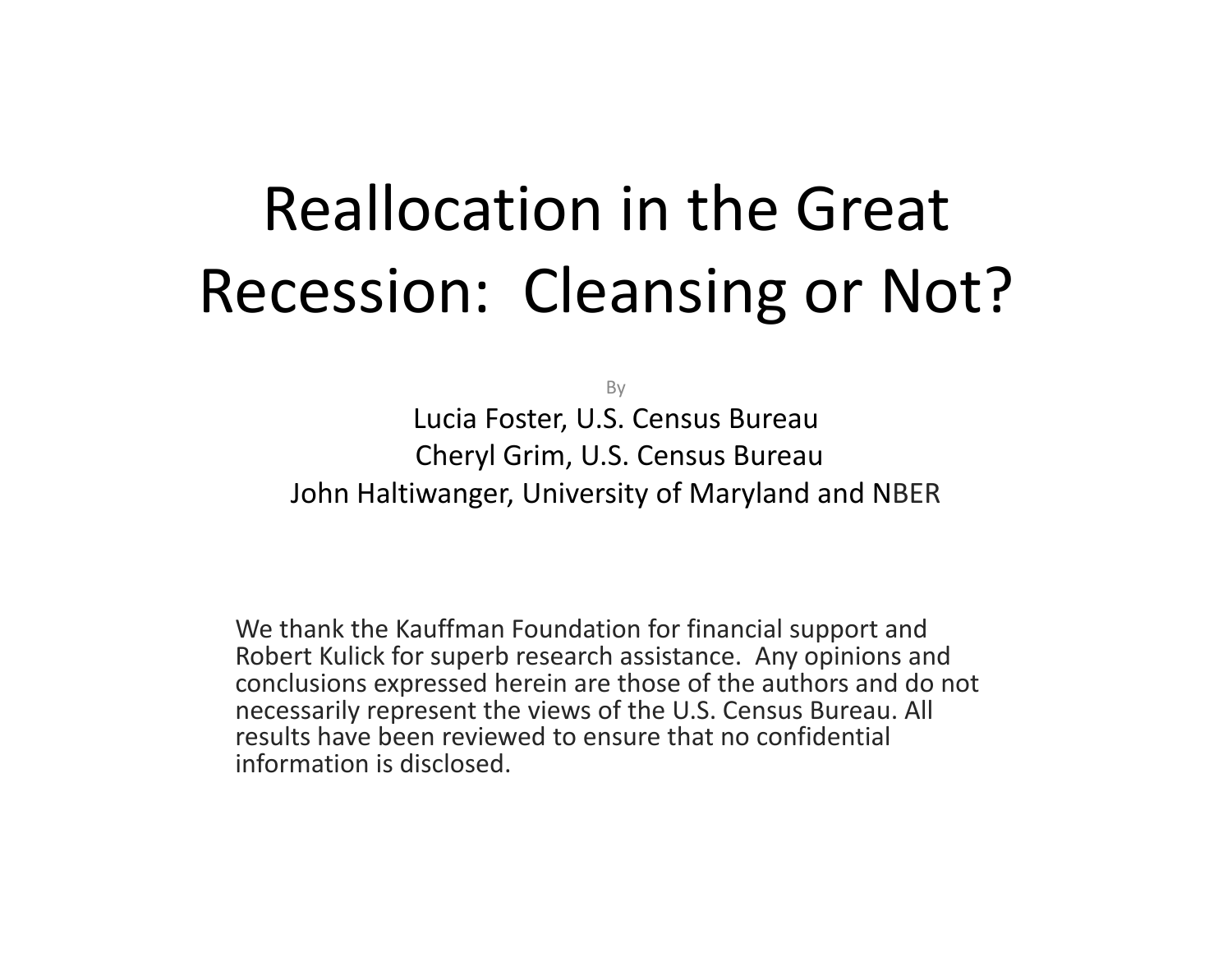# Overview

- U.S. characterized by <sup>a</sup> high pace of job creation, destruction and reallocation
	- –Much evidence this is productivity enhancing
- What happens to this reallocation over the cycle?
	- – $-$  Some theories and evidence suggest recessions are times of more intense productivity enhancing reallocation
		- Sometimes referred to as cleansing
	- – $-$  But also theory and evidence that at least in some circumstances reallocation will be distorted in recessions
		- Decoupling of creation/destruction, sullying, and scarring effects
- This paper:
	- – What do the patterns of reallocation look like in the Great Recession?
	- – Was the reallocation cleansing or not? Perhaps the financial crisis distorted reallocation dynamics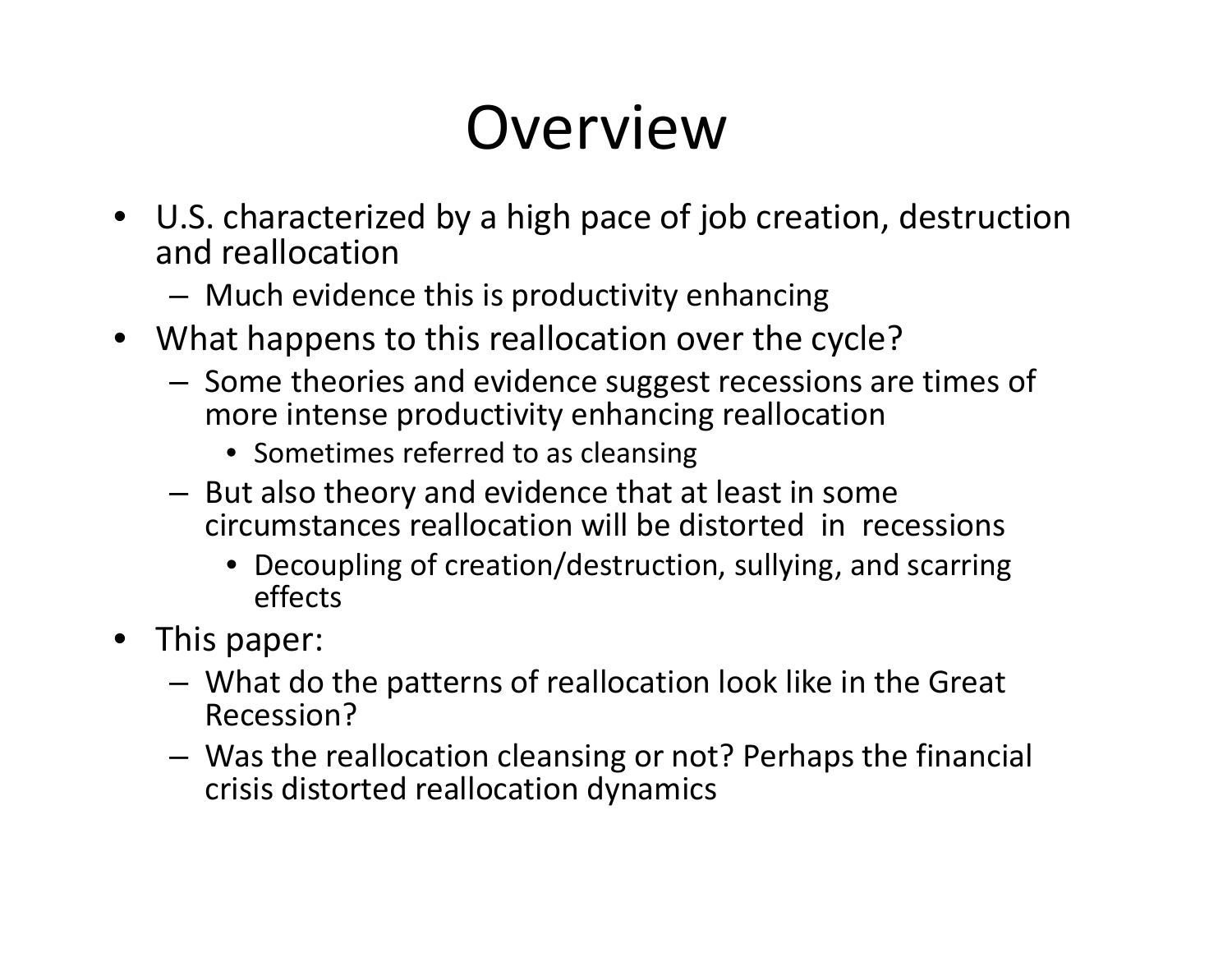## Alternative Hypotheses

- $\bullet$ • Reallocation timing
	- –— Incentives for productivity-enhancing reallocation increase in recessions
		- In Caballero and Hammour (1994), marginal cost of job creation increases in booms
		- In Mortensen and Pissarides (1994), job filling rate is countercyclical
		- In Davis and Haltiwanger (1990), opportunity cost of time is low
- $\bullet$  Sullying/Scarring
	- – $-$  Bad matches are more likely to persist in recessions (Barlevy, 2000)
	- – $-$  Survival and growth margins distorted  $-$  less driven by market fundamentals like productivity and more by market distortions (e.g., breakdown of credit markets) (Barlevy, 2003)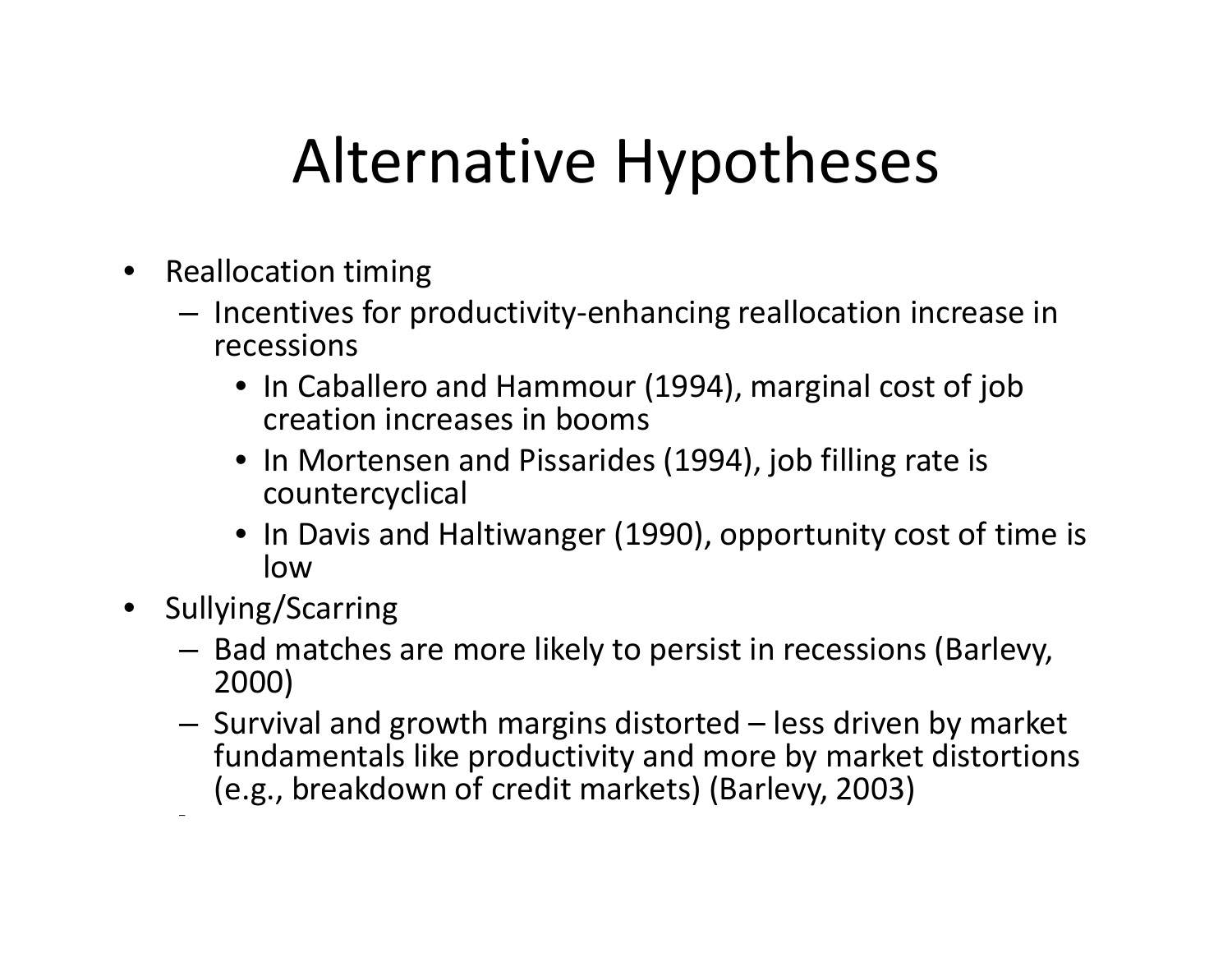### **DID THE PATTERNS OF REALLOCATIONCHANGE IN THE GREAT RECESSION?**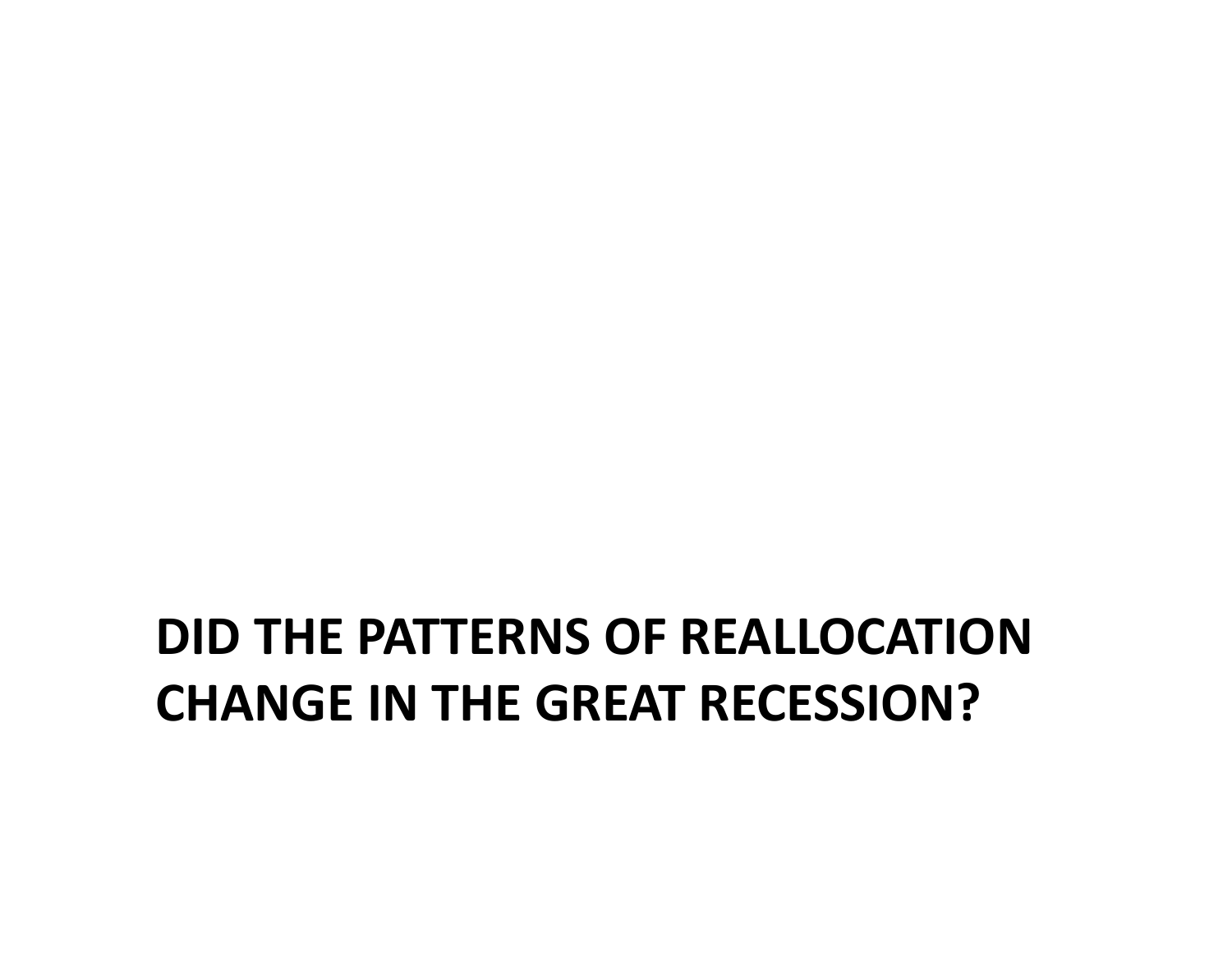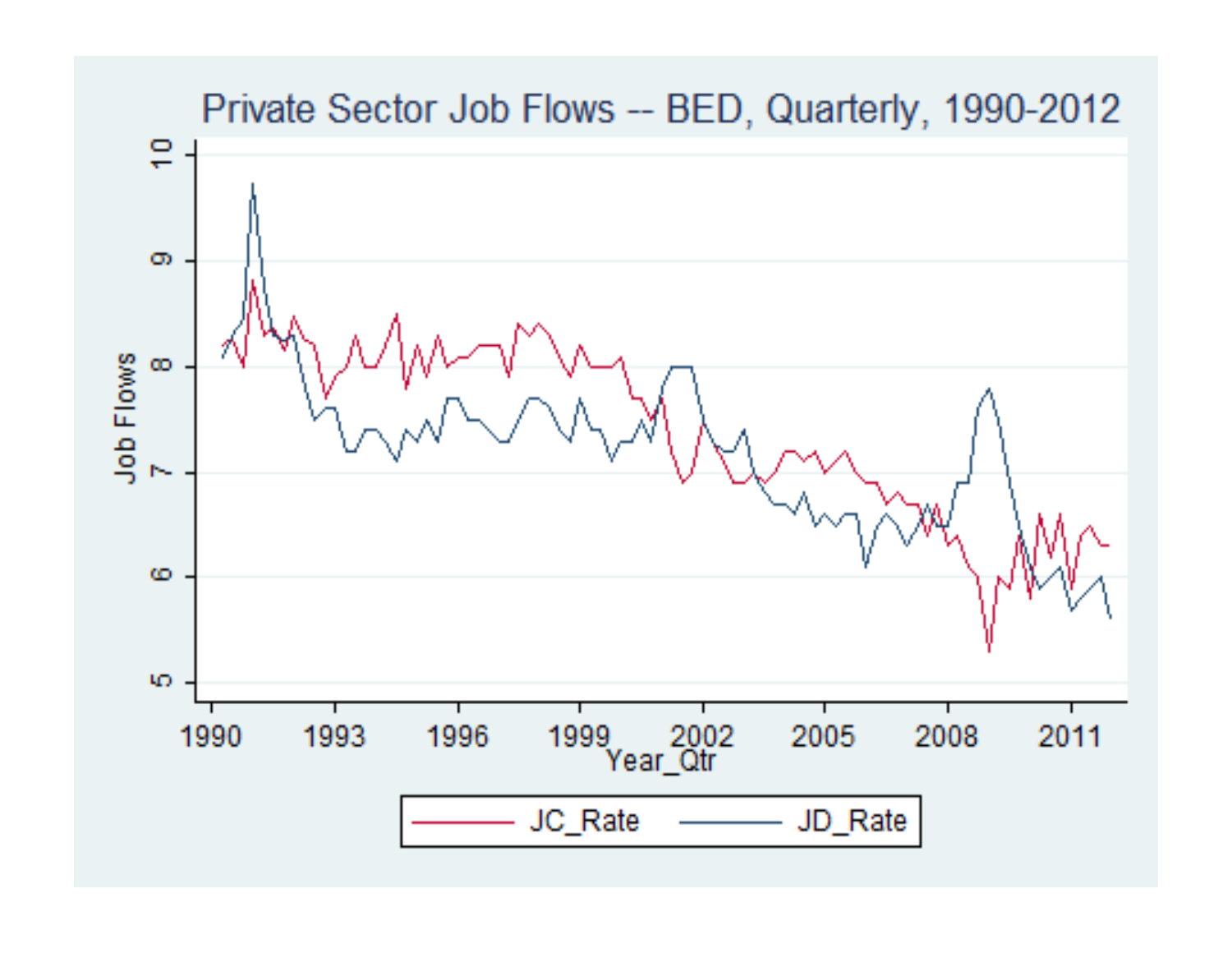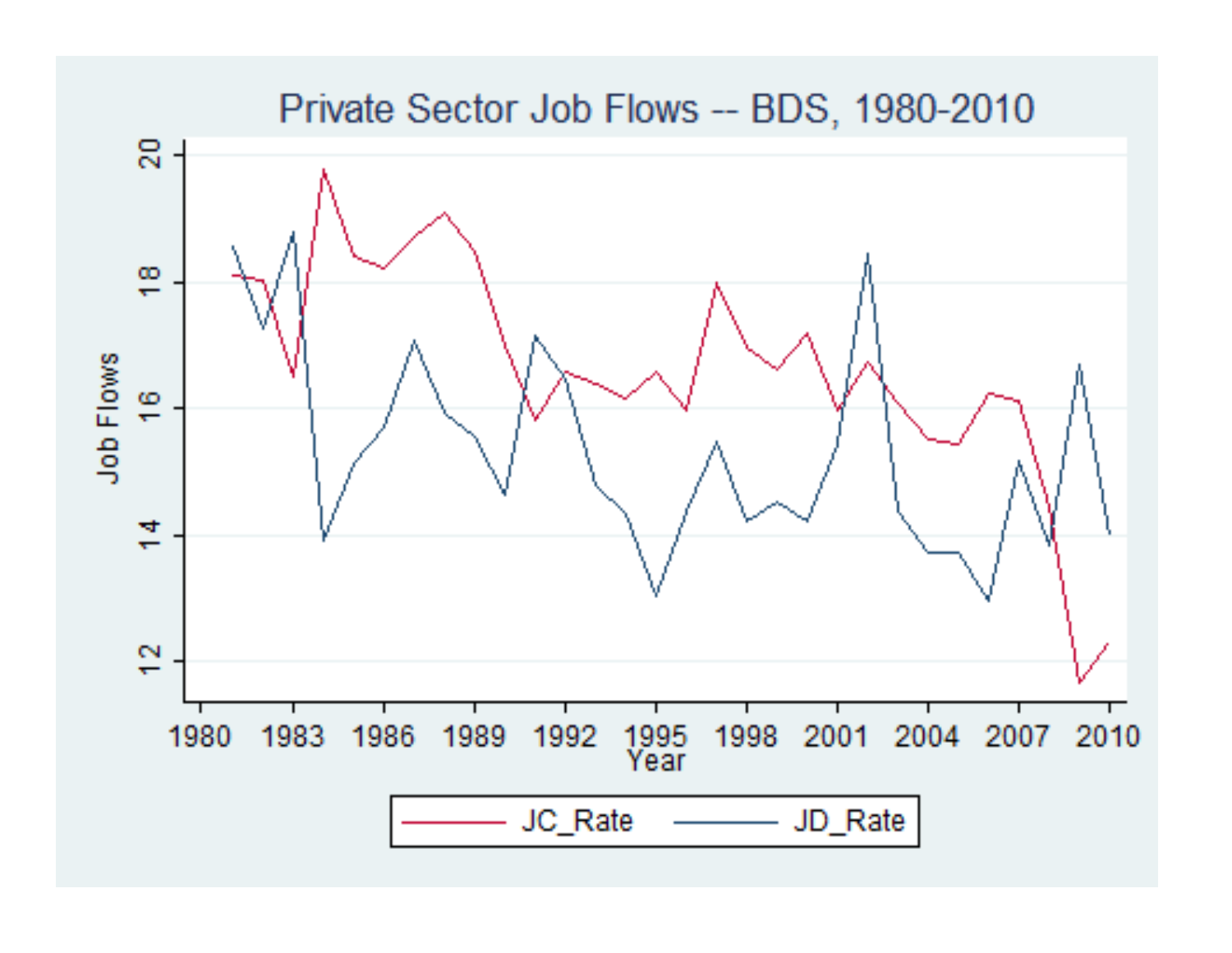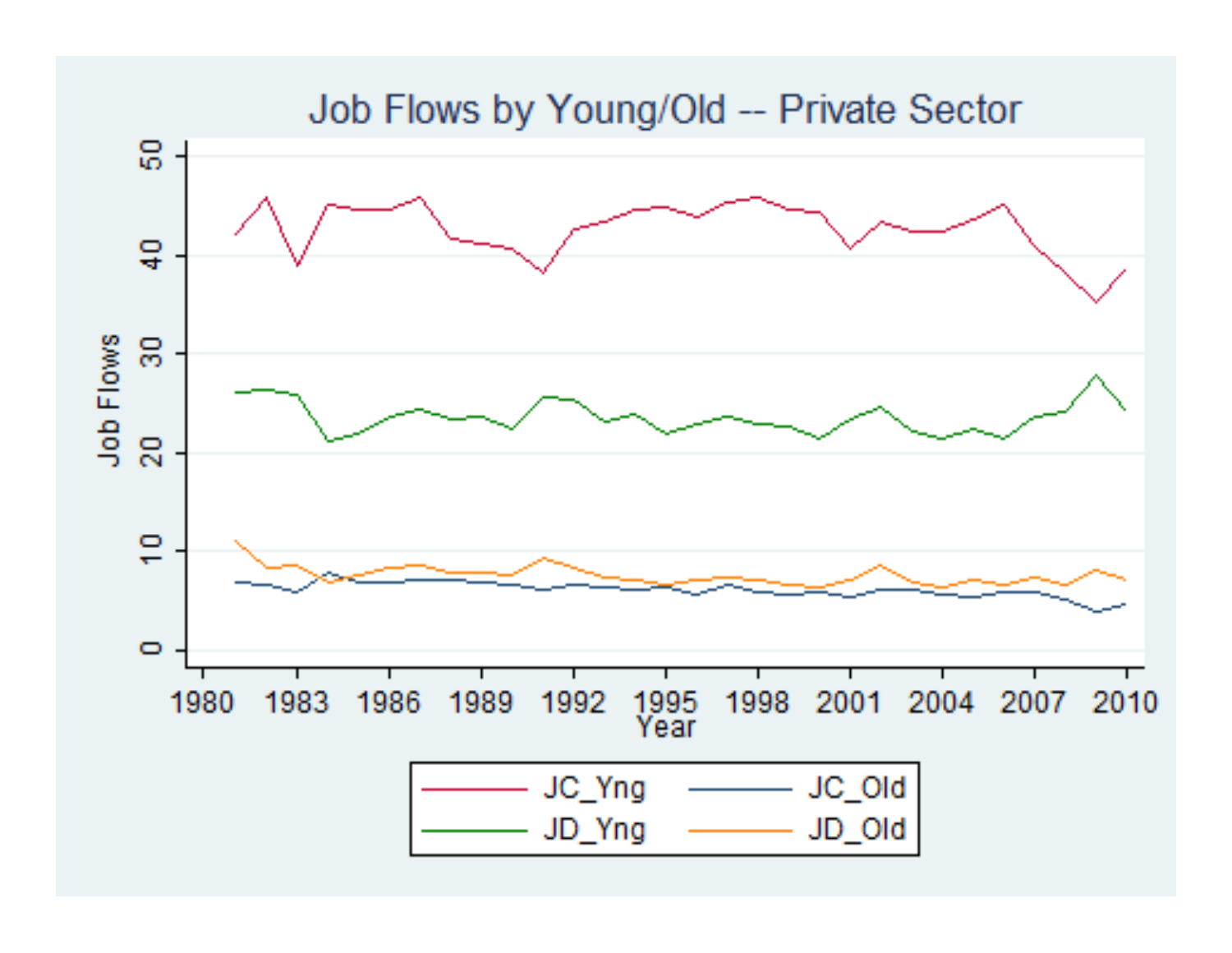### Job Flows and Unemployment Rates Correlations

|                         | <b>Annual</b><br>(BDS) |         | <b>Quarterly</b><br>(BED) |         |
|-------------------------|------------------------|---------|---------------------------|---------|
|                         | 1981-                  | 1981-   | 1990:1-                   | 1990:1- |
|                         | 2006                   | 2010    | 2007:3                    | 2012:1  |
| <b>Job Creation,</b>    | $-0.60$                | $-0.71$ | $-0.30$                   | $-0.44$ |
| Chg UR                  |                        |         |                           |         |
| <b>Job Destruction,</b> | 0.77                   | 0.66    | 0.77                      | 0.69    |
| Chg UR                  |                        |         |                           |         |

**Simple correlations, detrended series**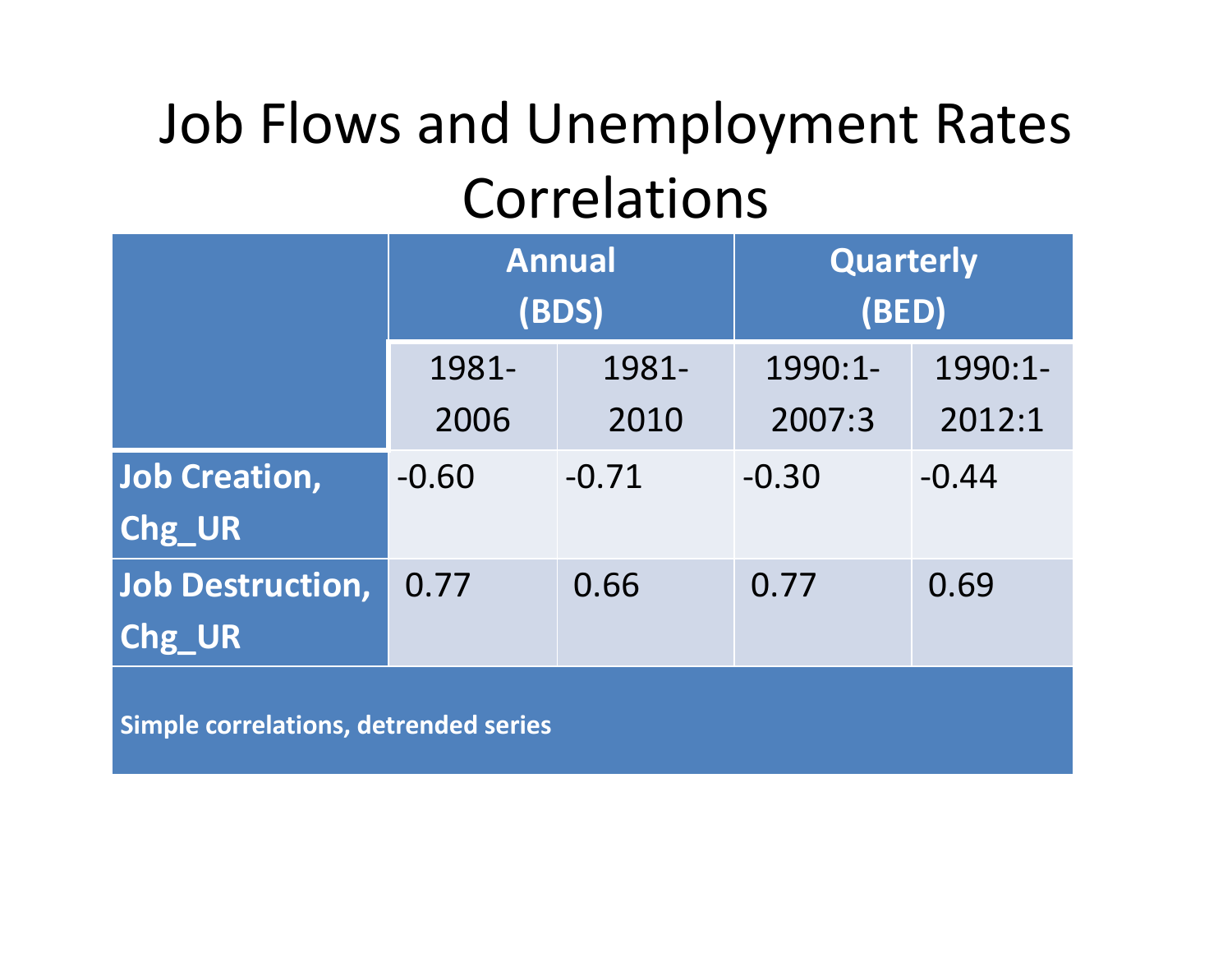## Descriptive Regression Annual, National, 1981‐2010

|                                                                               | <b>Job Creation</b><br>Rate | <b>Job Destruction</b><br>Rate | <b>Reallocation</b><br><b>Rate</b> |
|-------------------------------------------------------------------------------|-----------------------------|--------------------------------|------------------------------------|
| Chg_UR                                                                        | $-0.504**$                  | $1.127***$                     | $0.623*$                           |
|                                                                               | (0.164)                     | (0.208)                        | (0.282)                            |
| <b>GR*Chg_UR</b>                                                              | $-0.493$                    | $-0.850*$                      | $-1.343**$                         |
|                                                                               | (0.273)                     | (0.347)                        | (0.469)                            |
| <b>Trend</b>                                                                  | $-0.123***$                 | $-0.088***$                    | $-0.210***$                        |
|                                                                               | (0.018)                     | (0.023)                        | (0.032)                            |
| N                                                                             | 30                          | 30                             | 30                                 |
| Notes: GR*Chg UR is the interaction between Great Recession dummy and Chg UR. |                             |                                |                                    |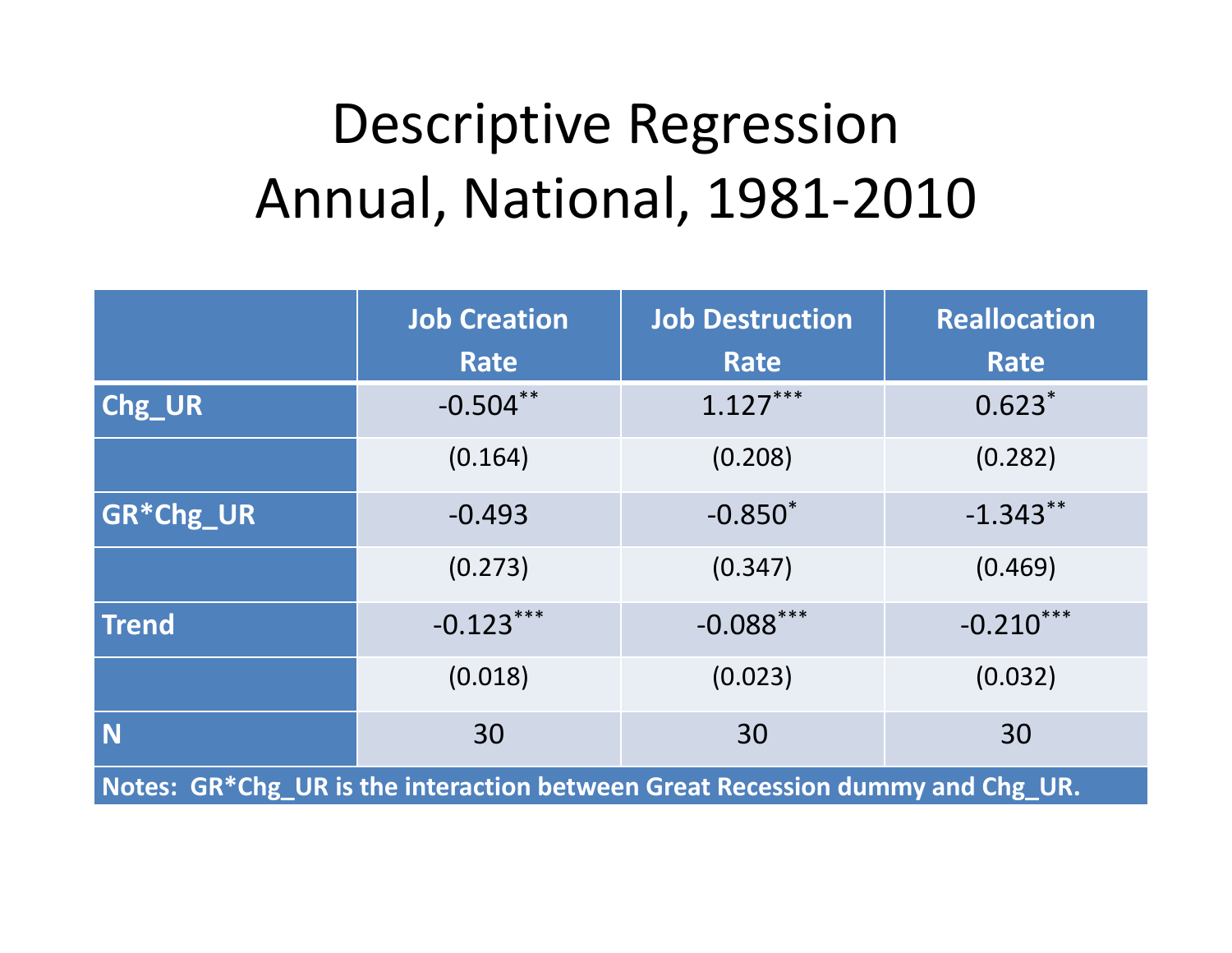## Descriptive Regression Quarterly, National, 1990:1‐2012:1

|                                                                                  | <b>Job Creation</b>   | <b>Job Destruction</b> | <b>Reallocation</b> |
|----------------------------------------------------------------------------------|-----------------------|------------------------|---------------------|
|                                                                                  | <b>Rate</b>           | <b>Rate</b>            | Rate                |
| Chg_UR                                                                           | $-0.228$              | $1.142***$             | $0.914***$          |
|                                                                                  | (0.143)               | (0.140)                | (0.214)             |
| GR*Chg_UR                                                                        | $-0.522$ <sup>*</sup> | $-0.070$               | $-0.593$            |
|                                                                                  | (0.216)               | (0.212)                | (0.324)             |
| <b>Trend</b>                                                                     | $-0.028***$           | $-0.024***$            | $-0.052***$         |
|                                                                                  | (0.001)               | (0.001)                | (0.002)             |
| N                                                                                | 88                    | 88                     | 88                  |
| Notes: GR*Chg_UR is the interaction between Great Recession dummy<br>and Chg_UR. |                       |                        |                     |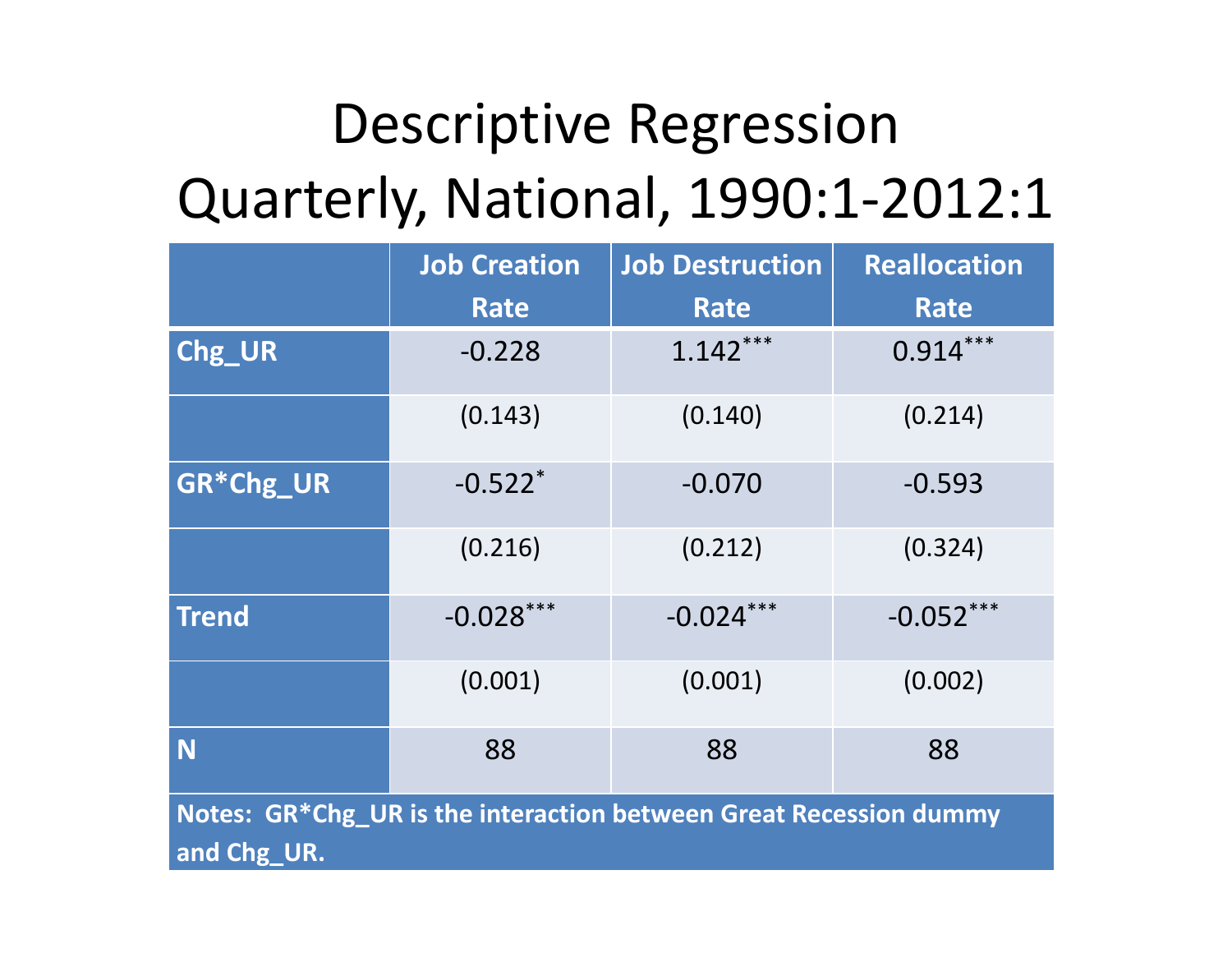### Descriptive Regression Annual, State‐Level, 1981‐2010

|                                                                          | <b>Job Creation</b> | <b>Job Destruction</b> | <b>Reallocation</b> |
|--------------------------------------------------------------------------|---------------------|------------------------|---------------------|
|                                                                          | <b>Rate</b>         | <b>Rate</b>            | <b>Rate</b>         |
| Chg_UR_st                                                                | $-0.621***$         | $1.254***$             | $0.633***$          |
|                                                                          | (0.045)             | (0.056)                | (0.072)             |
| GR*Chg_UR_st                                                             | $-0.450***$         | $-0.667***$            | $-1.116***$         |
|                                                                          | (0.077)             | (0.079)                | (0.132)             |
| <b>Trend</b>                                                             | $-0.153***$         | $-0.125***$            | $-0.279***$         |
|                                                                          | (0.011)             | (0.011)                | (0.020)             |
| N                                                                        | 1,530               | 1,530                  | 1,530               |
| Notes: GR*Chg_UR_st is the interaction between Great Recession dummy and |                     |                        |                     |
| Chg_UR_st.                                                               |                     |                        |                     |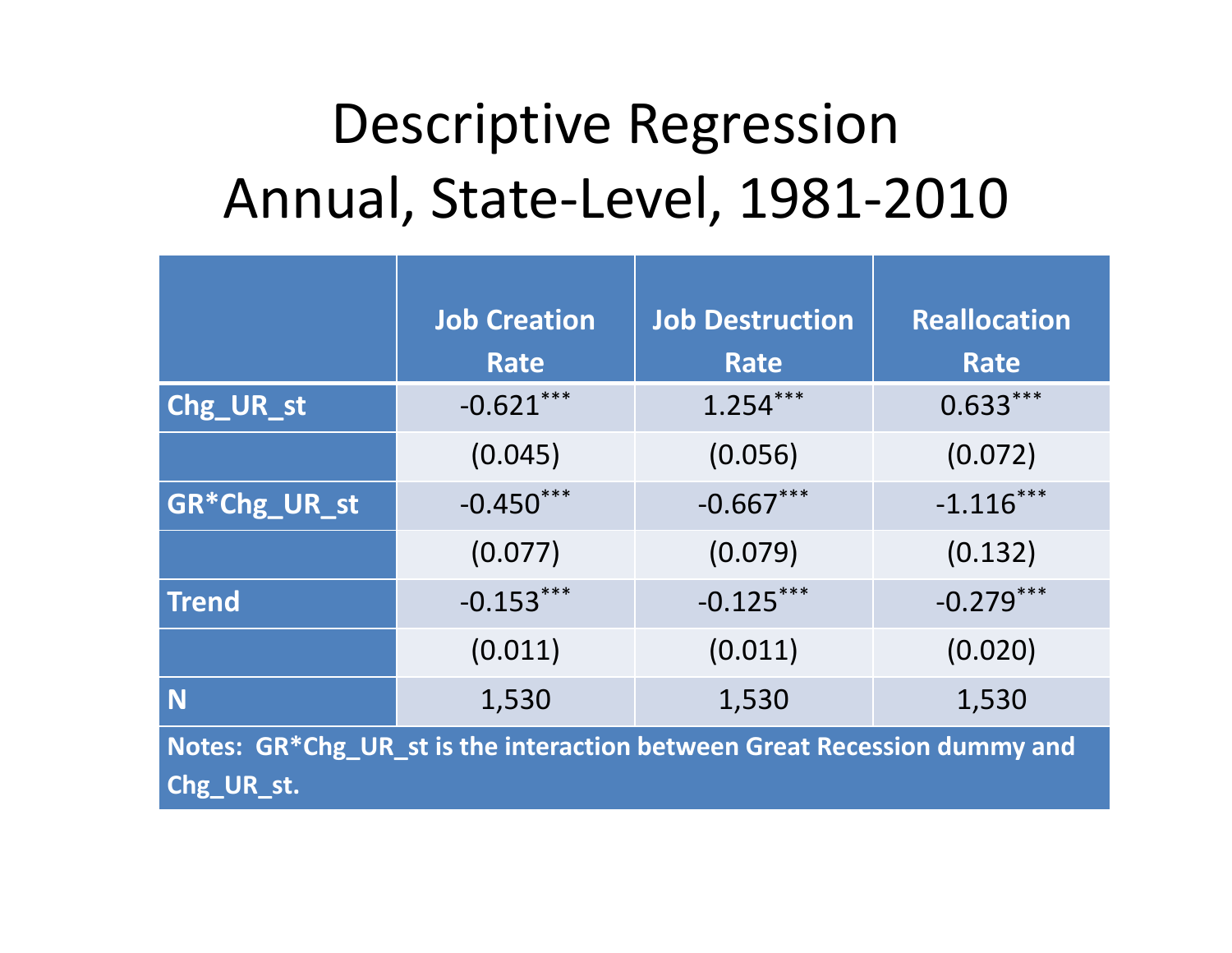## Descriptive Regression Annual, State‐Level, 1981‐2010

|                                                                                     | <b>Job Creation</b><br>Young | <b>Job Destruction</b><br><b>Young</b> | <b>Job Creation</b><br>Old | <b>Job Destruction</b><br>Old |
|-------------------------------------------------------------------------------------|------------------------------|----------------------------------------|----------------------------|-------------------------------|
| Chg_UR_st                                                                           | $-1.514***$                  | $1.328***$                             | $-0.256***$                | $0.720***$                    |
|                                                                                     | (0.136)                      | (0.078)                                | (0.031)                    | (0.046)                       |
| GR*Chg_UR_st                                                                        | $-0.347$ *                   | $-0.020$                               | $-0.045$                   | $-0.201***$                   |
|                                                                                     | (0.159)                      | (0.112)                                | (0.048)                    | (0.057)                       |
| <b>Trend</b>                                                                        | $-0.054***$                  | $-0.083***$                            | $-0.087***$                | $-0.111***$                   |
|                                                                                     | (0.012)                      | (0.012)                                | (0.006)                    | (0.009)                       |
| N                                                                                   | 1,530                        | 1,530                                  | 1,530                      | 1,530                         |
| Notes: GR*Chg_UR_st is the interaction between Great Recession dummy and Chg_UR_st. |                              |                                        |                            |                               |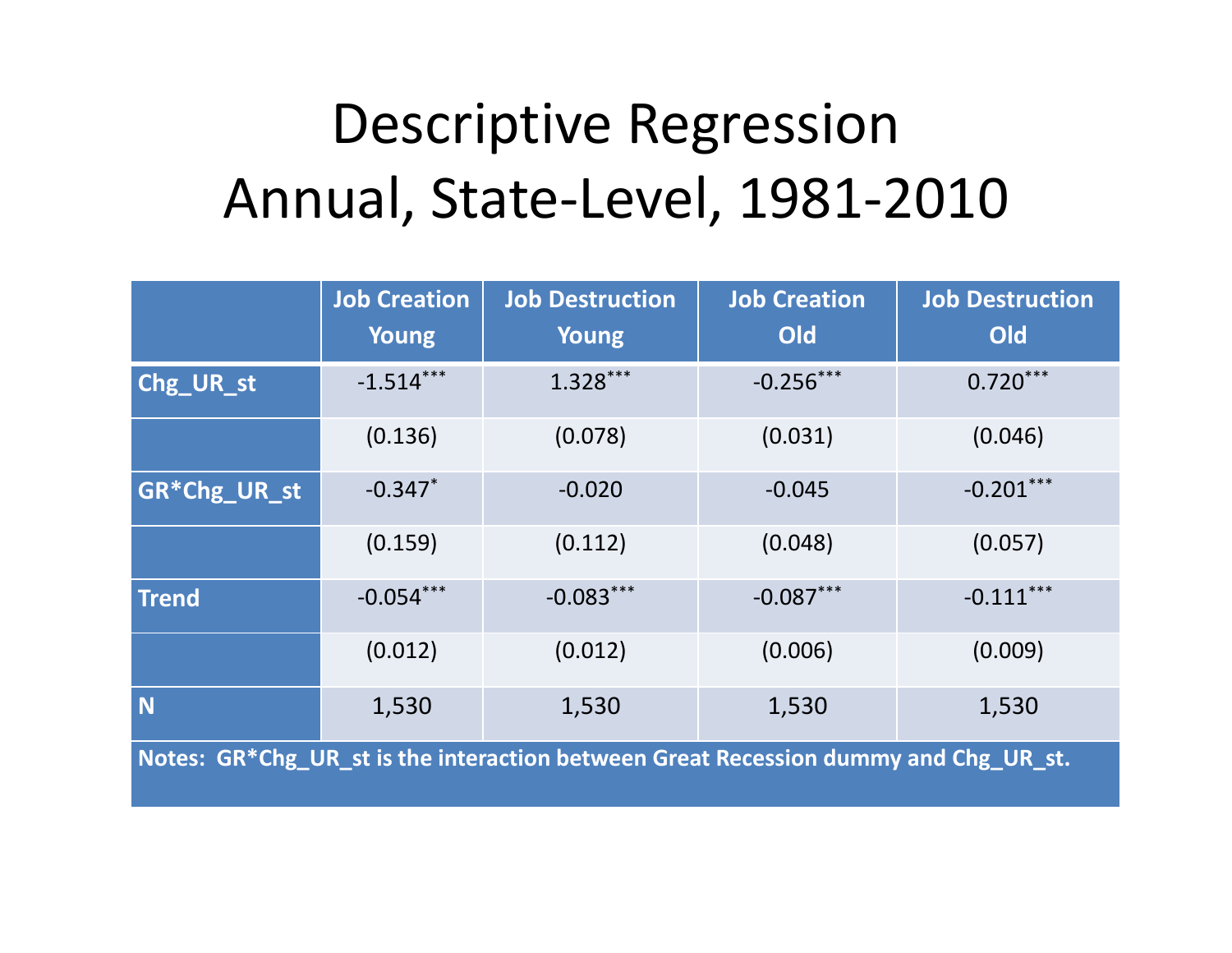## Taking Stock

- In Great Recession:
	- – $-$  Job Creation more cyclically sensitive at the national and state level relative to prior recessions
	- – Job Destruction somewhat less cyclically sensitive than in prior recessions
	- – The greater sensitivity of Job Creation driven by young firms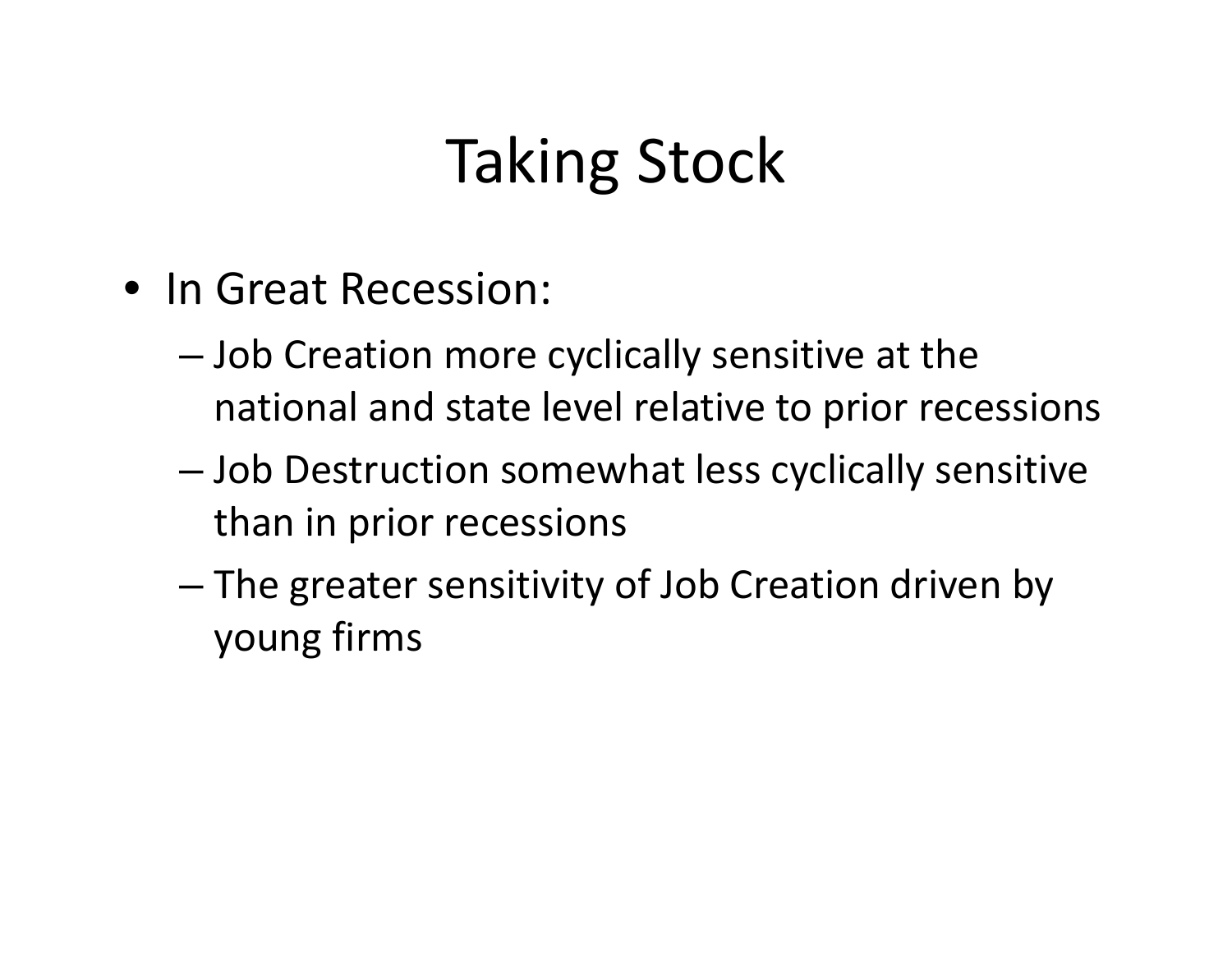### Is Reallocation Productivity Enhancing?

- Use plant‐level data from CM/ASM from years 1981‐2010 to construct measures of TFP(R)
- Estimate specifications such as:

$$
Y_{is,t+1} = \lambda_s + \lambda_{t+1} + \beta * TFP_{ist} + \gamma * Cyc_{s,t+1} + \delta * TFP_{ist} * Cyc_{s,t+1} + \varepsilon_{is,t+1}
$$

Where *i* is plant, *<sup>s</sup>* is state, outcome is exit from *<sup>t</sup>* to *<sup>t</sup>*+1 or conditional on survival, growth from *<sup>t</sup>* to *<sup>t</sup>*+1. *Cyc* is the Change in Unemployment Rate at the State\*Year level. *TFP* is log TFPR at the establishment level (deviated from industry\*year mean). Note that we cluster standard errors at the state level.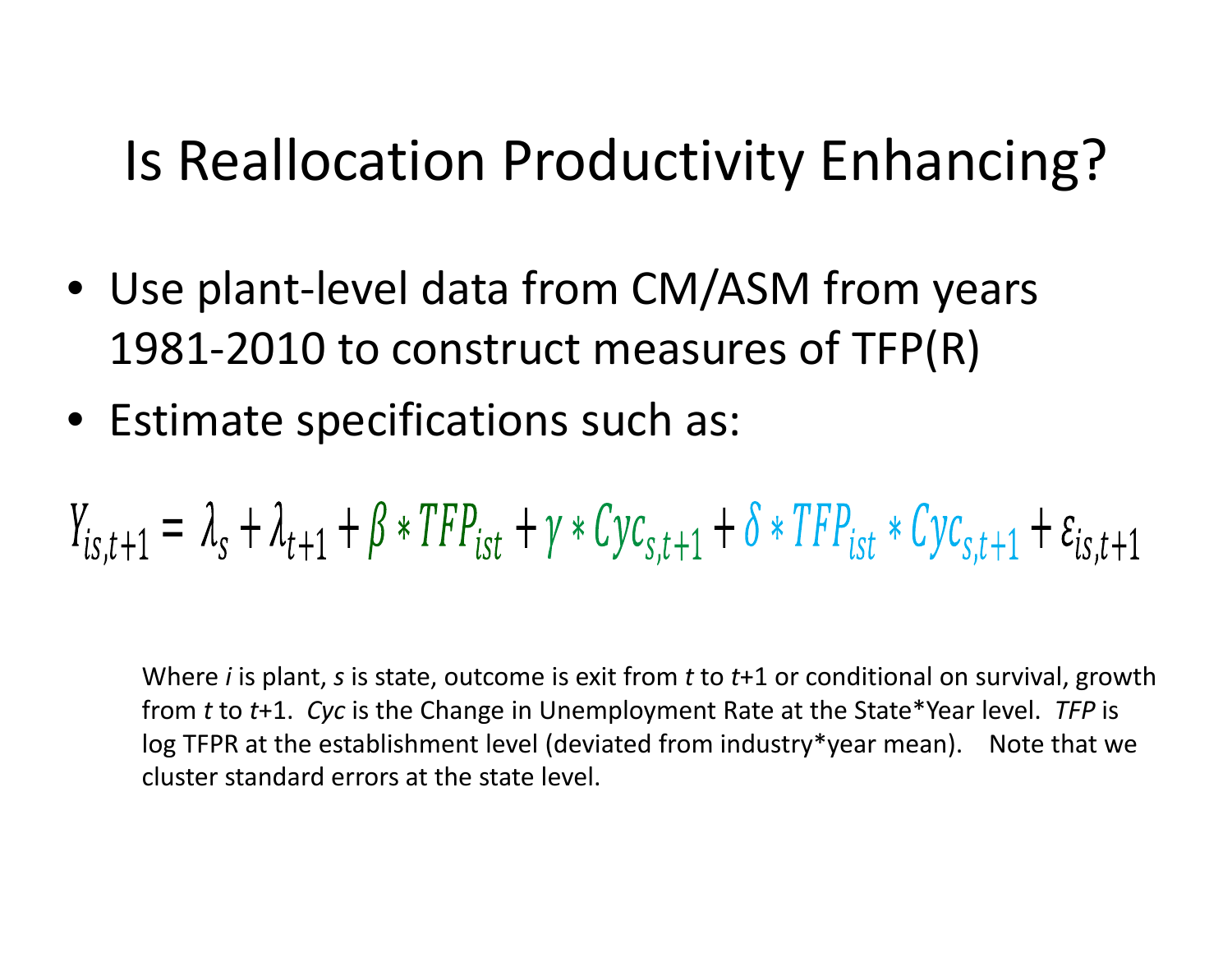### Is Reallocation Productivity Enhancing?

We also consider specifications with interactions with Great Recession dummy such as:

$$
Y_{is,t+1} = \lambda_s + \lambda_{t+1} + \theta * GR_{t+1} + \beta * TFP_{ist} + \gamma * Cyc_{s,t+1}
$$

$$
+ \delta * TFP_{ist} * Cyc_{s,t+1} + \chi * GR_{t+1} * TFP_{ist} + \mu * GR_{t+1} * Cyc_{s,t+1}
$$

 $t+1$  \*  $UyC_{S,t+1}$  \*  $I$   $\Gamma$   $\Gamma$   $ist$ 

$$
+\varepsilon_{is,t+1}
$$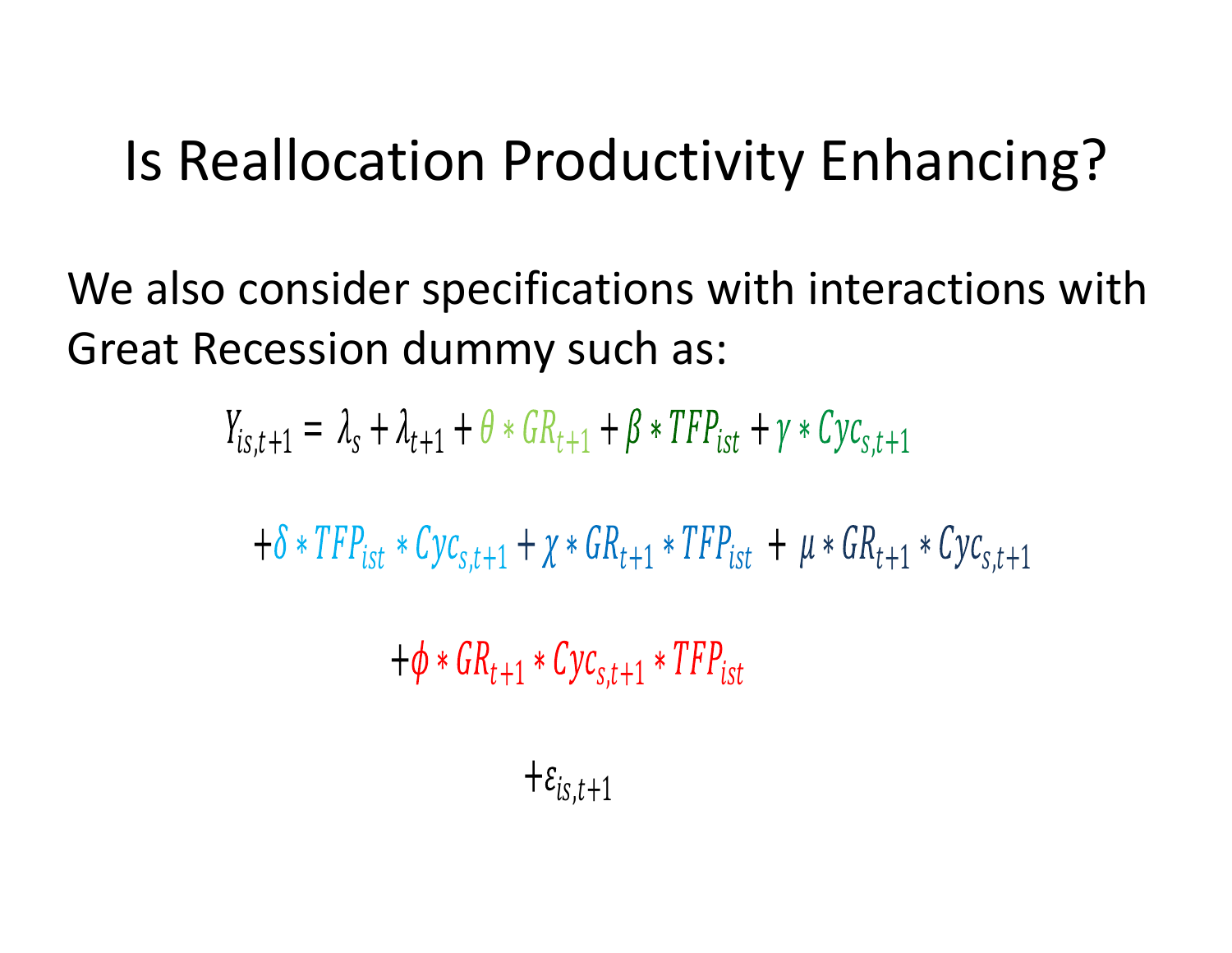## Predicted Values Across the Cycle

- Use estimated coefficients primarily from specifications with year effects
	- GR main effect not identified in this case so use main effect from model without year effects.
	- – $-$  Intended to be just suggestive of level differences due to GR.
	- – $-$  In what follows: Normal(Chg UR\_st=0, GR=0), Mild(Chg UR st=0.01,GR=0), Severe(Chg UR st=0.03, GR=0), GR,Mild and GR,Severe have GR=1.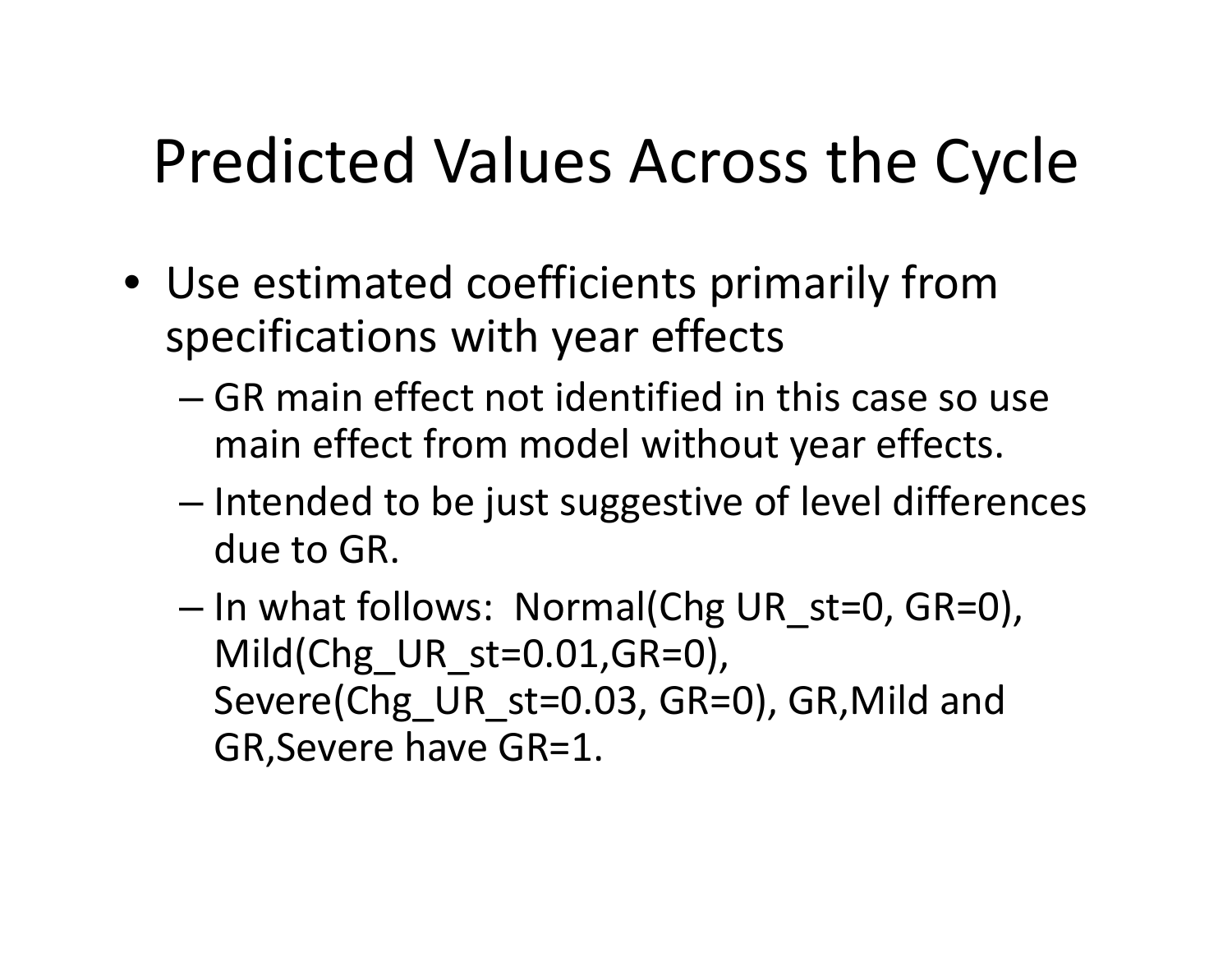

#### **Exit Rates by Productivity Over the Cycle**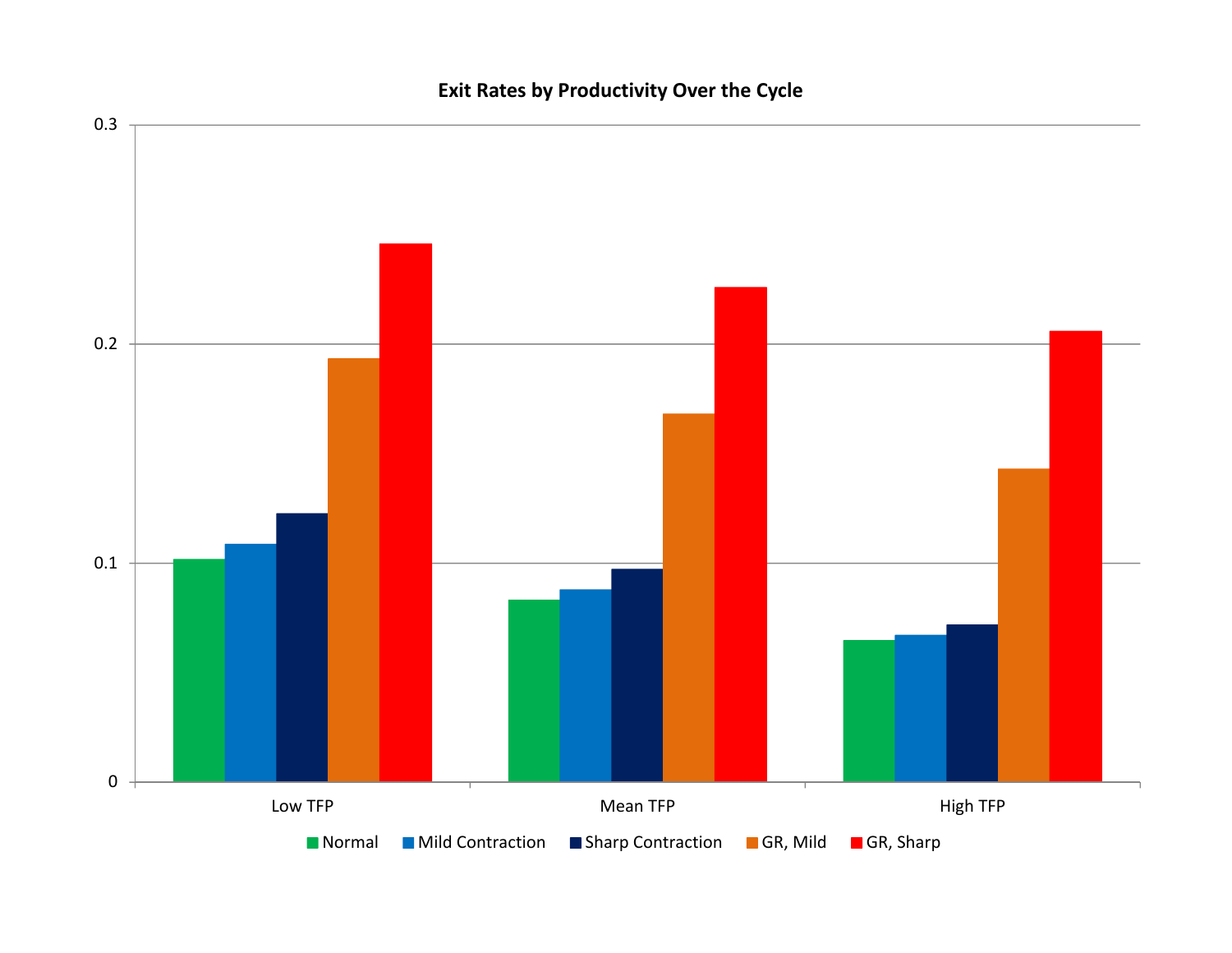

#### **Ratio of Exit Rates Between Low and High Productivity Plants Over The Cycle**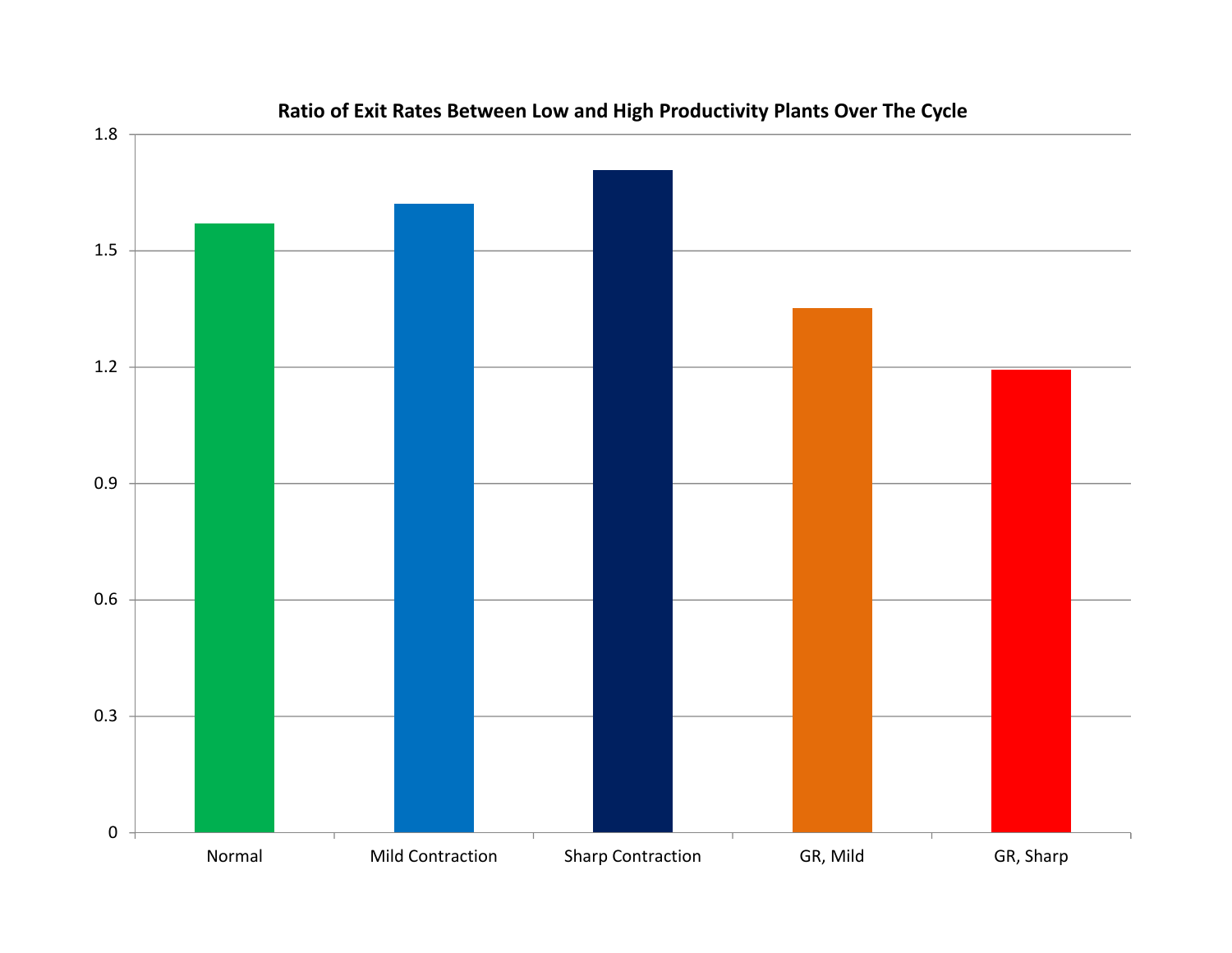

#### **Growth Rates of Continuing Establishments Over the Cycle**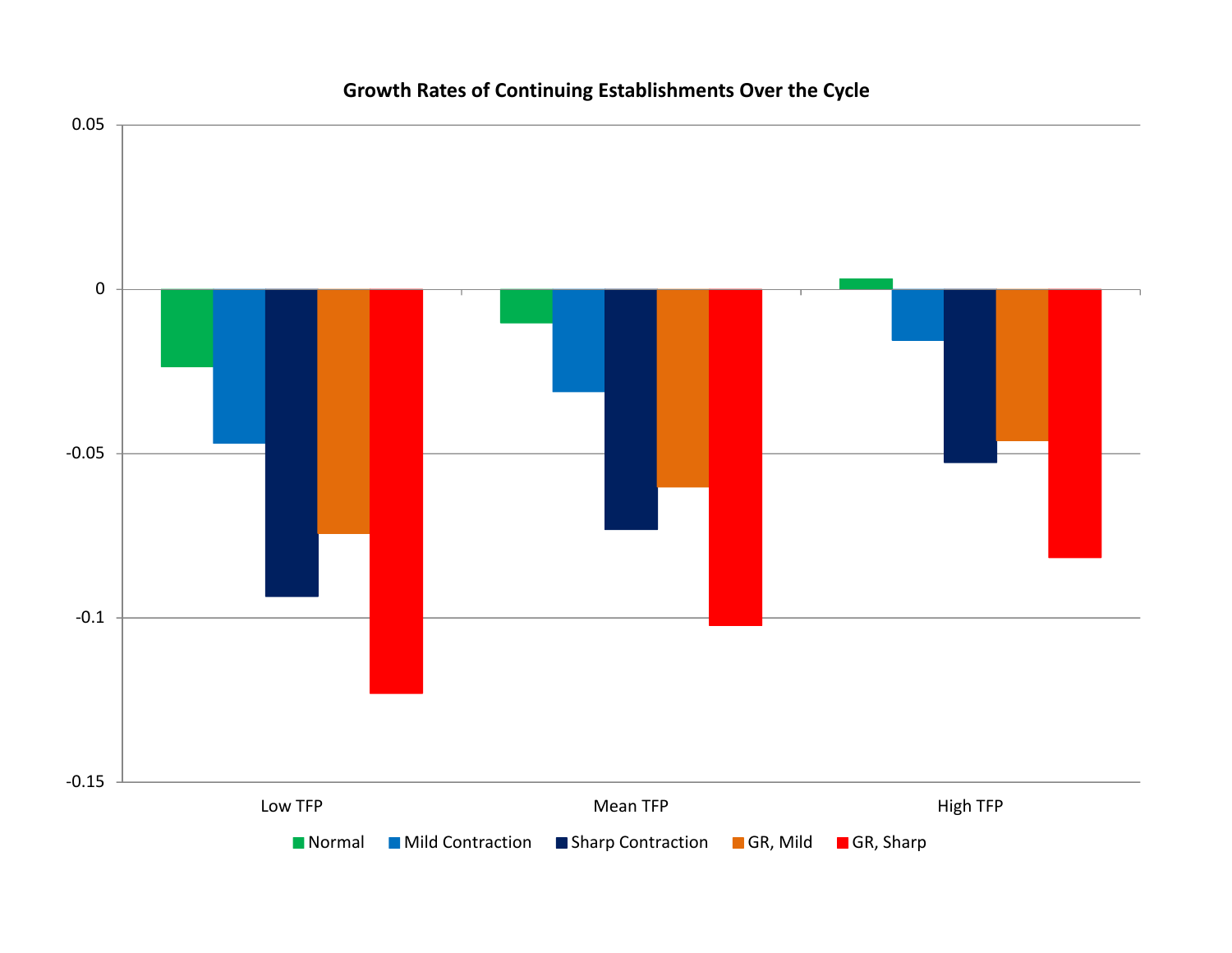

### **Difference in Growth Rates of Continuing Plants Between High and Low Productivity Plants**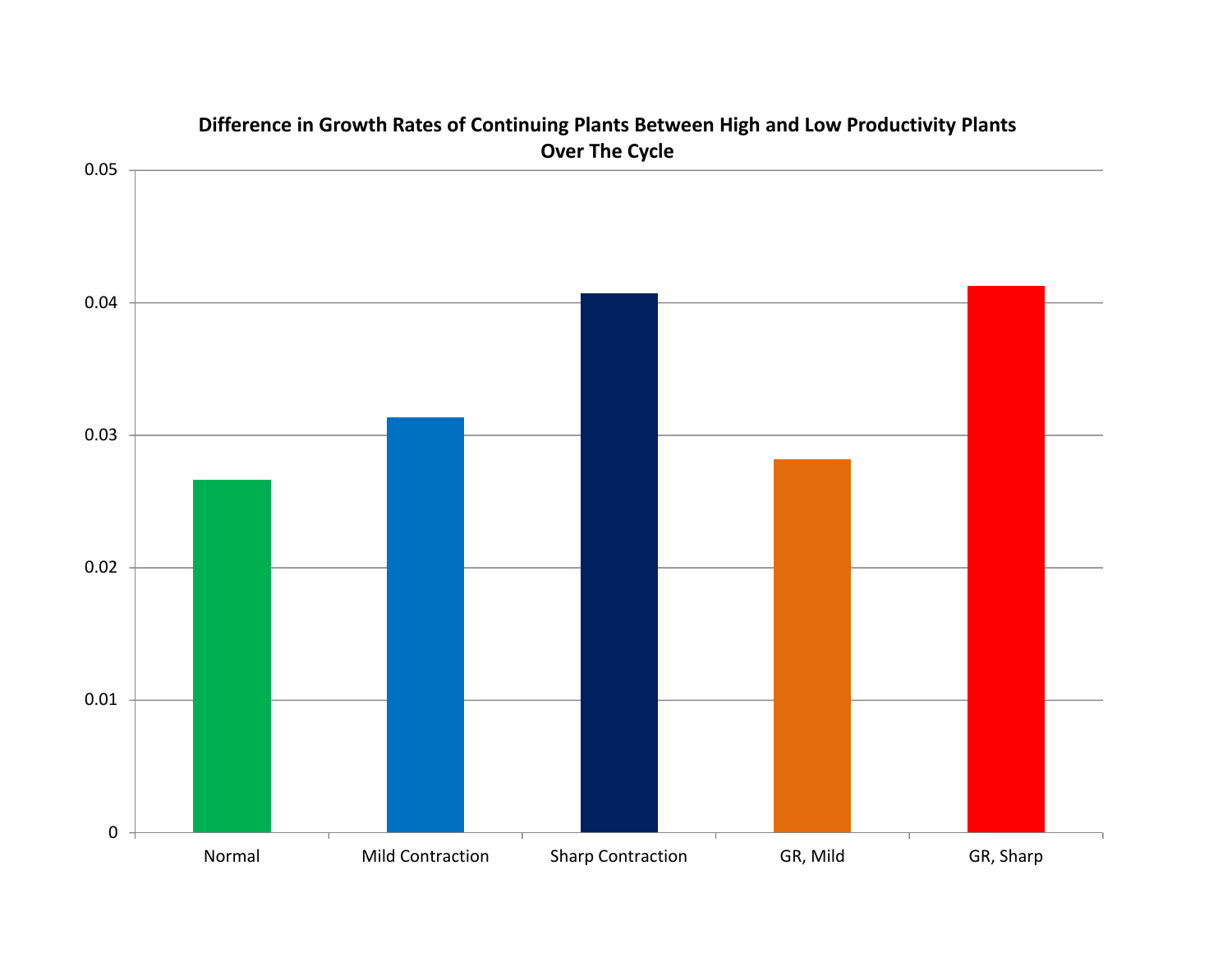

#### **Exit Rates by Productivity Over the Cycle**

### Older Plants

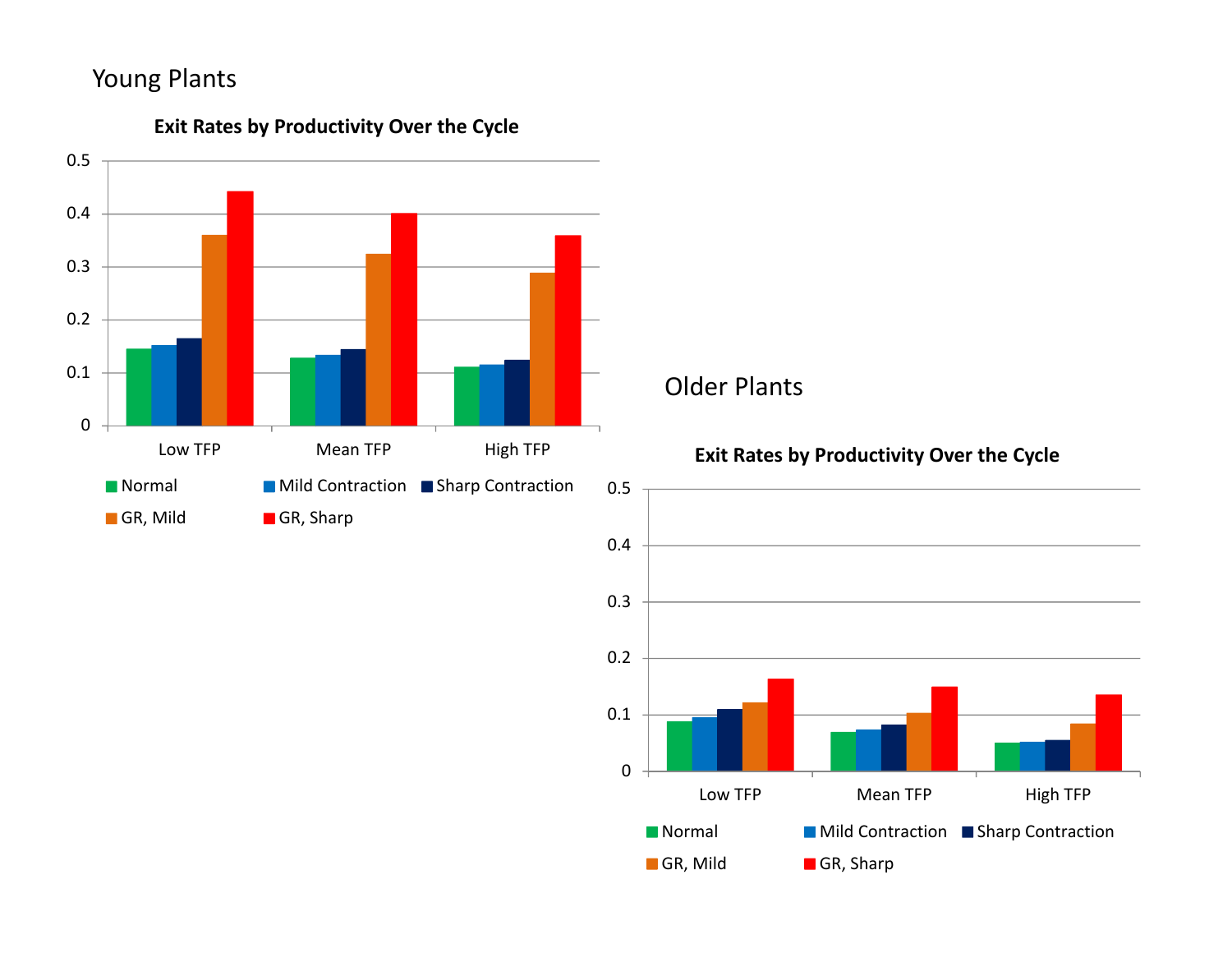

**Ratio of Exit Rates Between Low and High**

### Older Plants

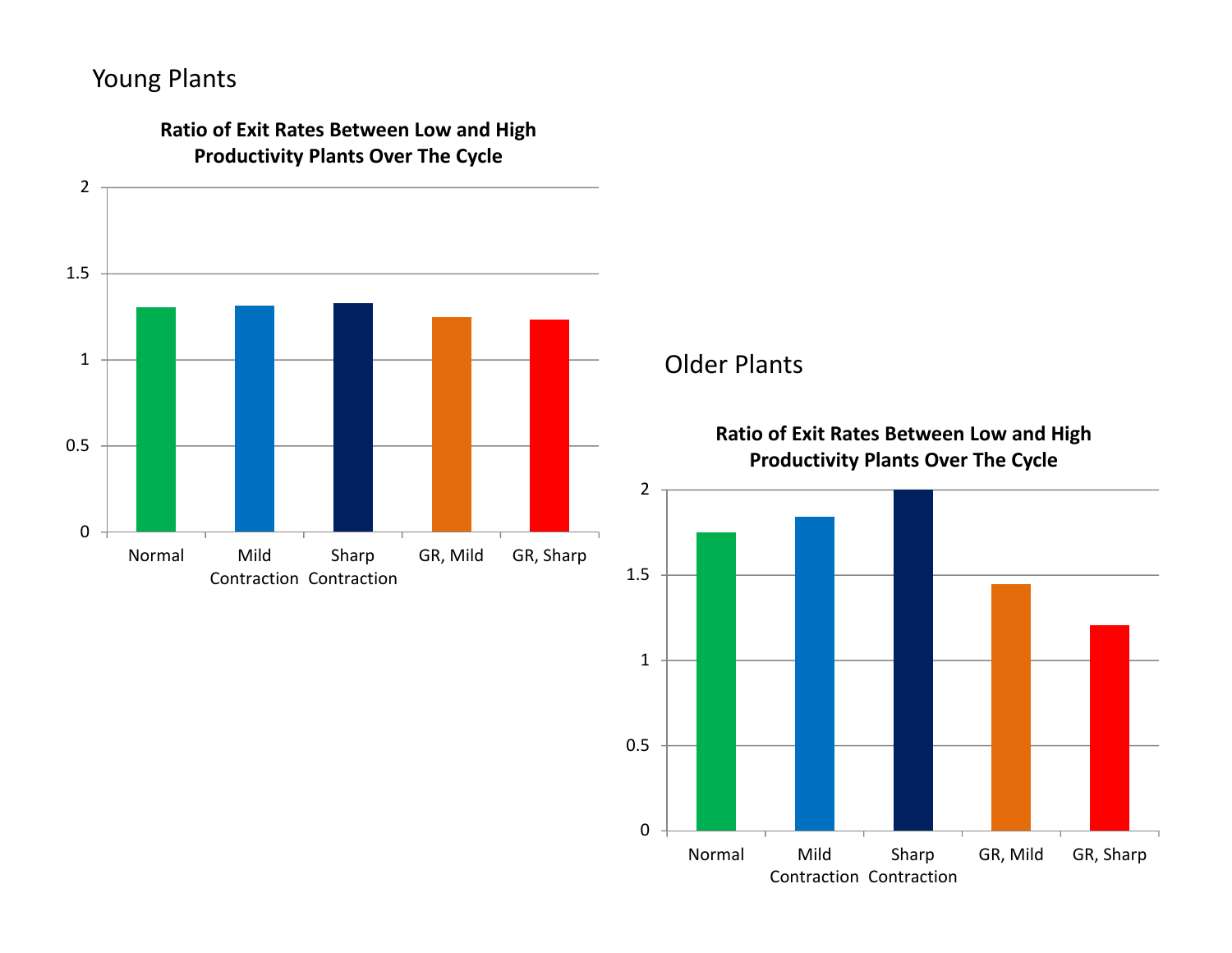

### Older Plants



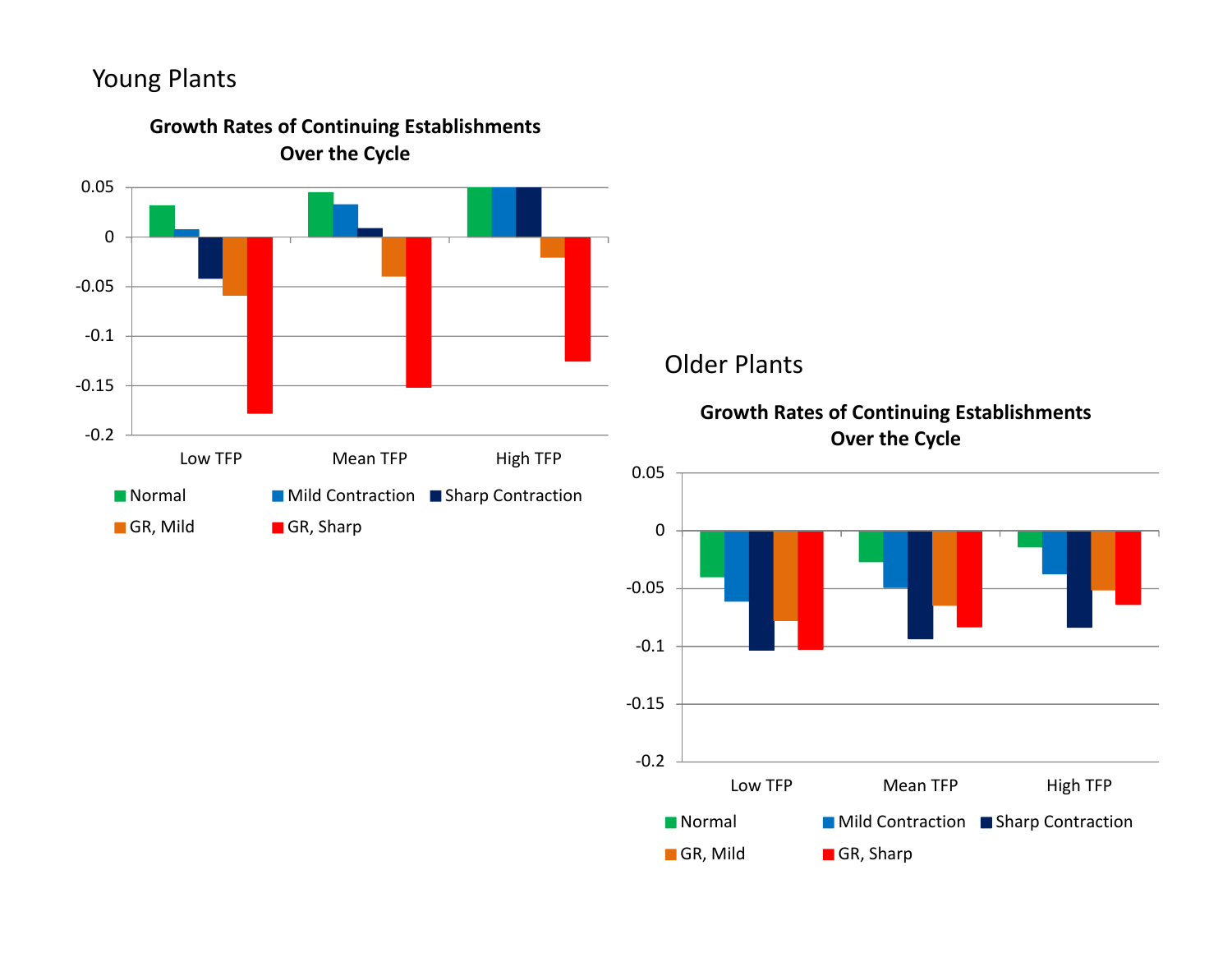

**Difference in Growth Rates of Continuing Plants Between High and Low Productivity Plants**

### Older Plants

**Difference in Growth Rates of Continuing Plants Between High and Low Productivity Plants Over The Cycle**

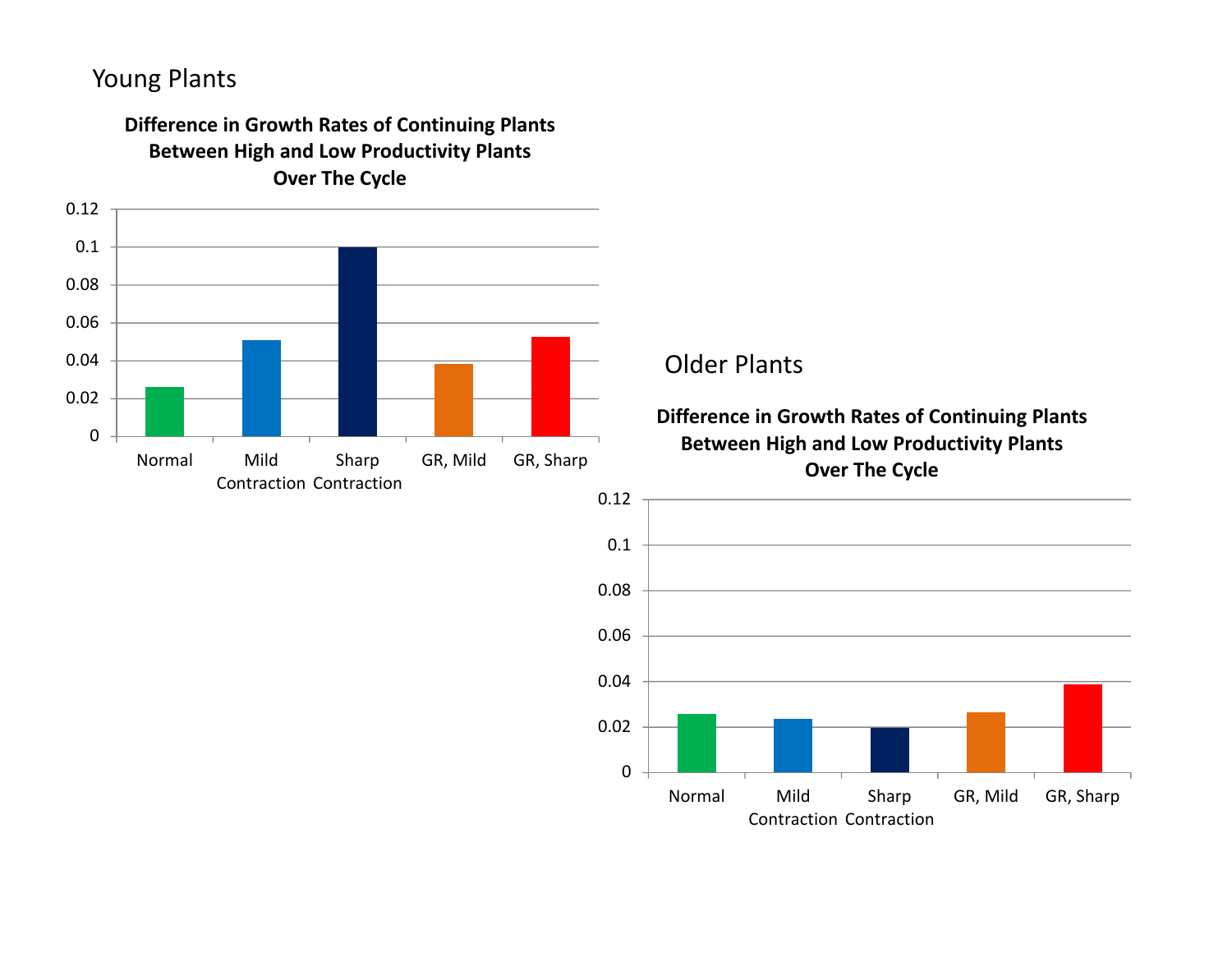## Summary of Findings

- Reallocation is productivity enhancing:
	- Less productive plants more likely to exit
	- –More productive plants more likely to grow
- These patterns are enhanced in recessions prior to the Great Recession
	- The ratio of exits between low and high productivity plants rises in contractions
	- – The difference in growth rates for high and low productivity increases in contractions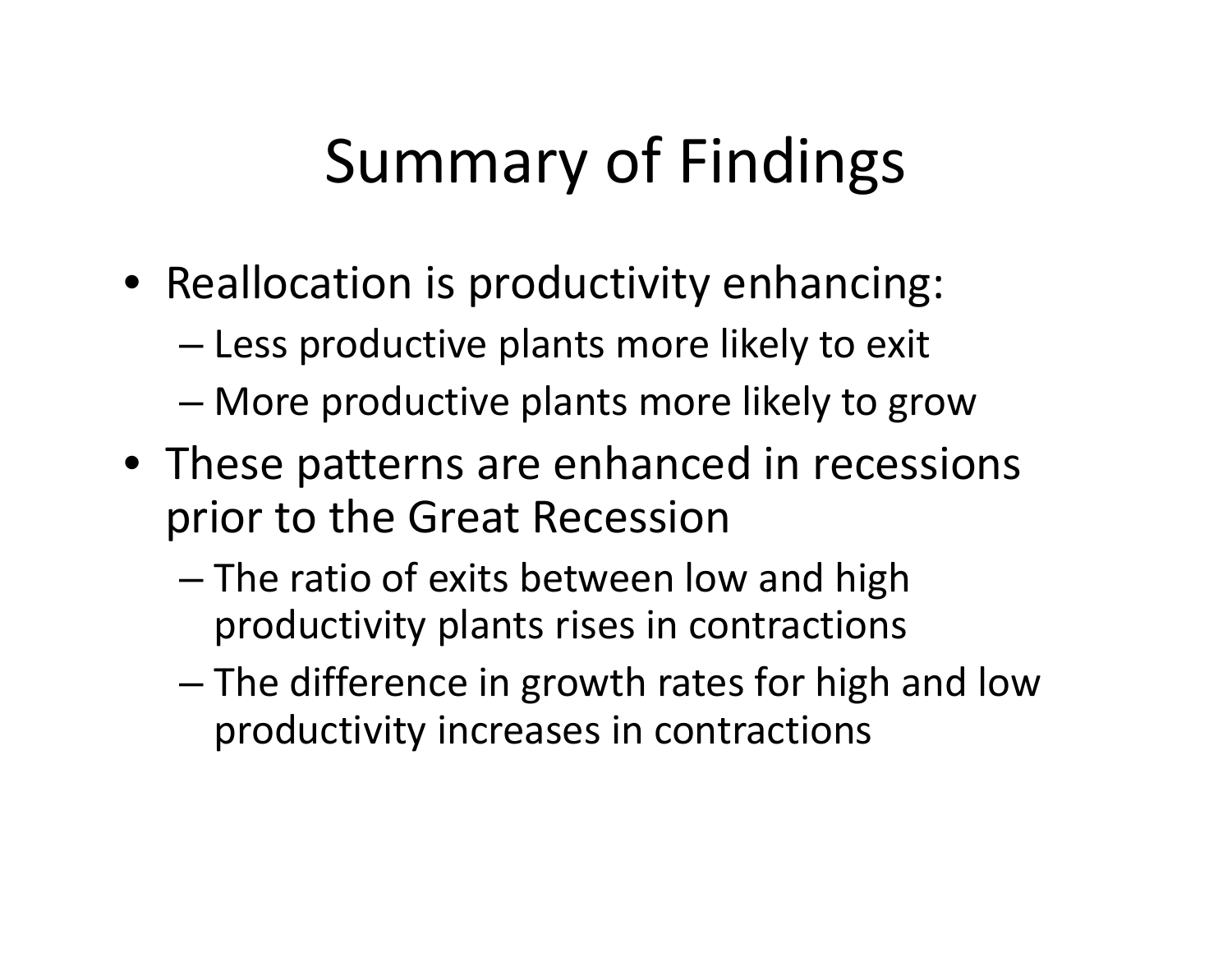## But things changed in the Great Recession…

- Patterns did not reverse:
	- $-$  Still true that high productivity plants less likely to exit and more likely to grow
- But instead of being enhanced they tended to be reduced relative to normal times
	- Ratio of exit rates of low to high productivity plants stayed above one but fell in Great Recession especially in states with especially large contractions
	- $-$  Difference in growth rates between high and low productivity plants still positive but fell in Great Recession
	- The decline in the difference in growth rates for high and low productivity plants especially present for young plants